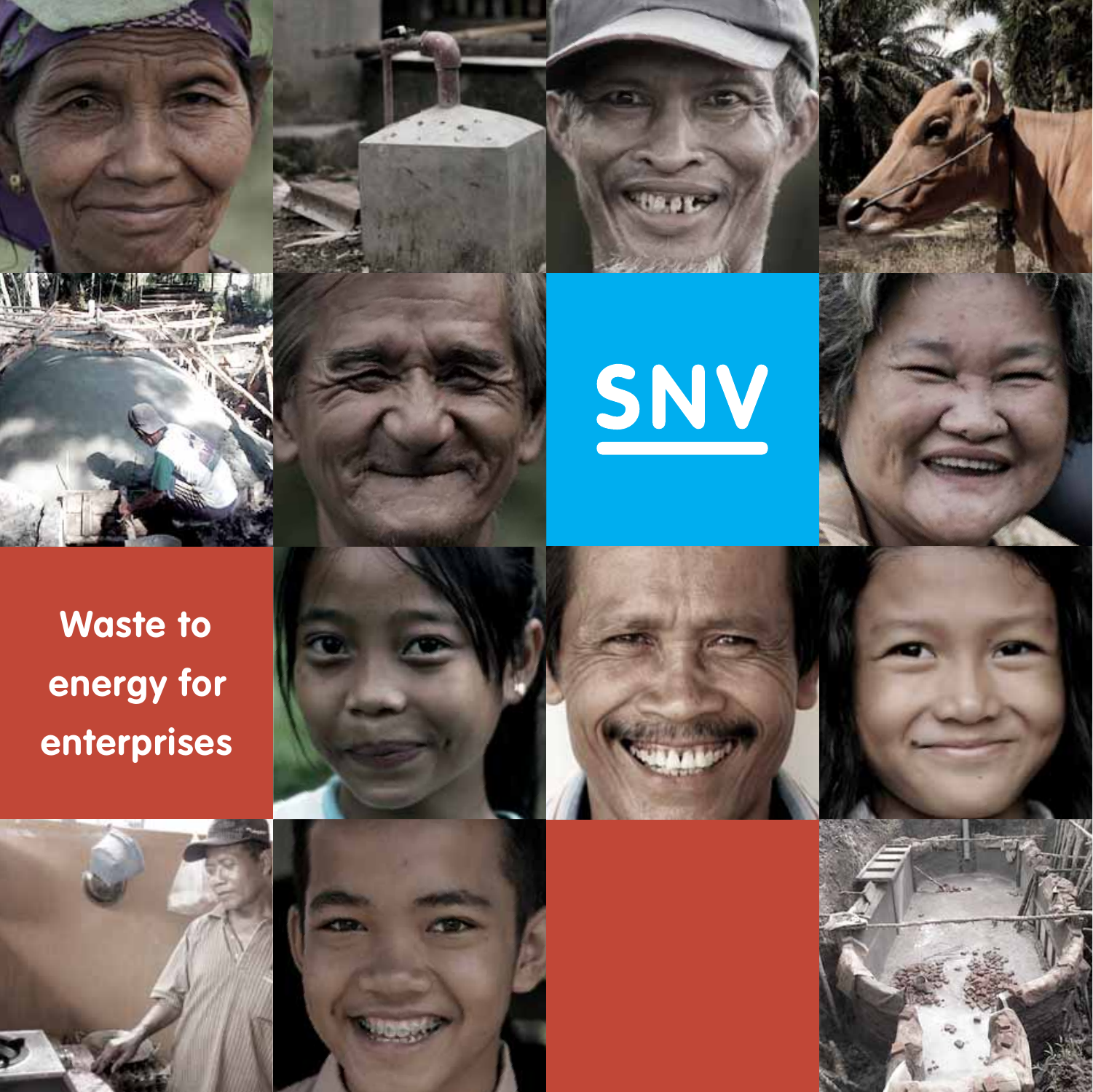## **Imagine if waste turned into energy**

In many parts of Indonesia, households and small and medium sized enterprises need to contend with limited access to affordable and clean energy. Investment in clean and renewable energy, while growing, is still lacking particularly in rural areas and this is compounded by a limited awareness of potential technologies.

Indonesia's 'energy poor' includes small and homebased producers of tofu, coconut sugar, cassava and other agricultural products. Many of these producers continue to use firewood which places the health of families and workers at risk and emits harmful greenhouse gases that contribute to global warming. Waste from palm oil and tofu production in particular releases significant amounts of methane gas into the atmosphere before being treated and released back into the environment.

## **Benefiting from renewable energy**

### **Avoiding wasted opportunities**

The up-scaling of waste to energy technologies provides enterprises and households with an opportunity to utilise waste from their agricultural or food processing activities

to produce affordable, clean, renewable energy to meet their enterprise and domestic needs.

The potential market for wasteto-energy technologies is large. In Indonesia alone, it is estimated that there are more than 250,000 small and home-based enterprises not reached by existing renewable energy interventions.

Through this initiative, SNV is leveraging its experience in biogas both within Indonesia and globally. This includes a successful project supported by EEP in Central Kalimantan where medium scale biogas digesters were introduced in communities where there is communal stabling of cattle.

The adoption of waste-to-energy technologies improves the livelihoods of small and homebased agricultural producers in a number of ways:

- Reduced spending and labour to procure fuel
- Improved health due to the reduced inhalation of smoke from the burning of wood fuel
- Production of organic fertiliser from bio-slurry for reuse on crops
- Reduced deforestation
- Cleaner surroundings
- Reduced greenhouse gas emissions through improved waste management and reduced wood fuel use
- Electricity for off-grid communities

The project consists of two key components:

**1. Developing and demonstrating innovative waste-to-energy** 

**technologies:** Initially we will develop and field-test innovative waste-to-energy technologies in targeted small and home-based enterprises in the tofu, cassava, coconut and palm oil sectors. Initial project locations are where SNV is already working so that that we can benefit from increased synergies, tap into established networks and partners and access local knowledge.

# **2. Upscaling waste-to-energy technologies in new markets:**  After proving technical

feasibility and appropriateness for the business enterprise, SNV will scale up the new technologies to users elsewhere in Indonesia. SNV will identify and demonstrate business models for upscaling and

disseminate learning both within Indonesia and globally though our office network and regional learning events.

# **New Waste-to-Energy Technologies**

The project will target small and home-based enterprises in the tofu, cassava, and palm oil sectors in Indonesia with the following new technologies:

## • **Tofu waste bio-digester**:

Targeted to small and home-based tofu enterprises in Nusa Tenggara Barat due to its large home-based tofu industry. The gas produced from tofu waste will be used for producing tofu and replacing wood fuels.

*Up-scale potential:* The innovation can also be applied to other tofu producing provinces of Indonesia based on the market demand. There are around 48,000 home businesses in Indonesia producing tofu.

• **Cassava solid waste biodigester**: Targeted at small and home-based cassava enterprises in East Java, one of the largest cassava production centres in Indonesia. The gas produced from the digester will be used for producing electricity or











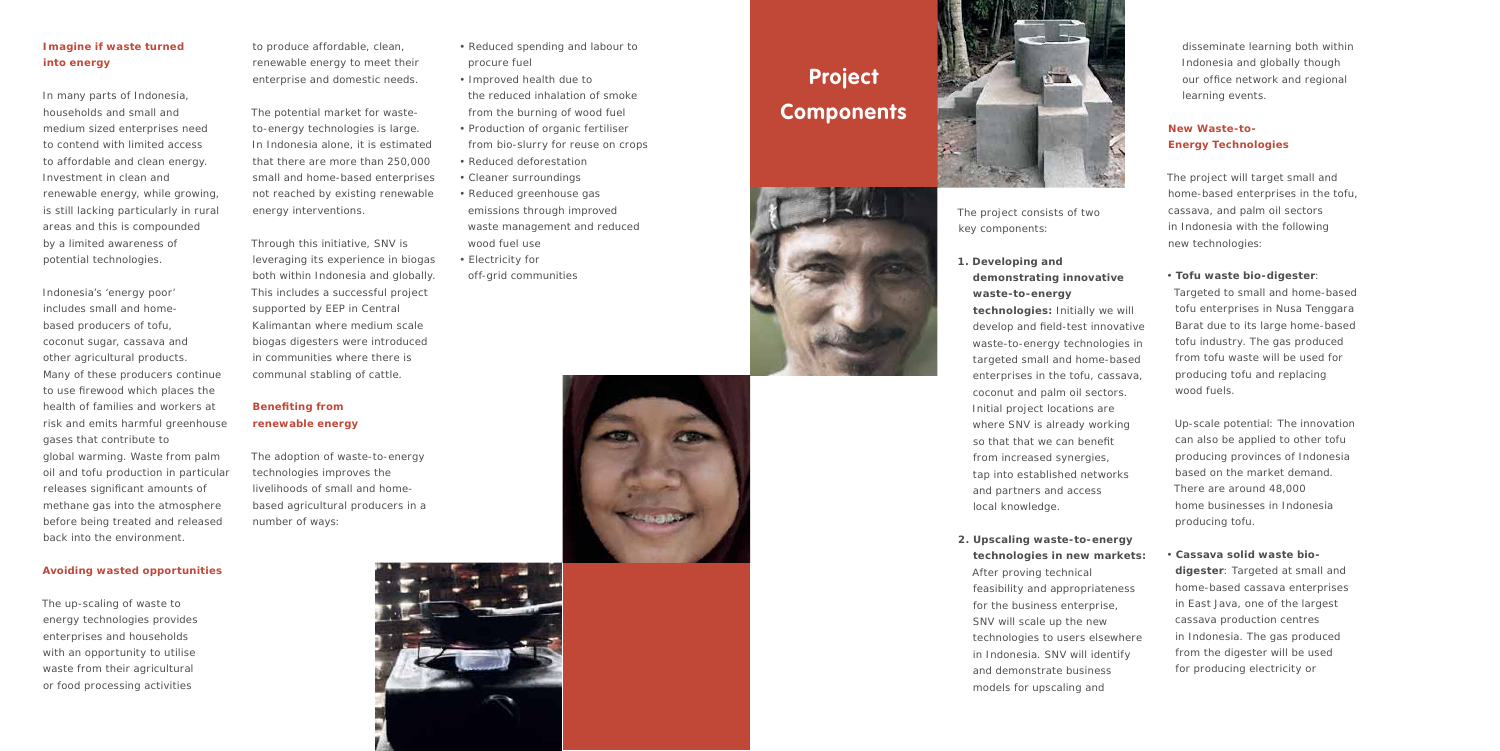distributing gas to multiple households for cooking and lighting.

*Up-scale potential:* Indonesia is the third largest cassava producer in the world.

#### • **Biogas from palm oil**

**mill effluent**: We will work with palm oil mills to provide energy to nearby communities in Muaro Jambi, one of the centres of palm oil production in Indonesia.

*Up-scale potential:* Indonesia is one of the largest palm oil producing countries in the world generating a large amount of palm oil waste.

## • **Effi cient biomass cook stove for coconut sugar**

**enterprises**: Primarily targeted at coconut sugar producers in East Java. SNV has existing projects in the sector with local partners that can support the proposed intervention.

*Up-scale potential:* There are estimated to be 100,000 coconut sugar producers in Indonesia.

• **Bio-pallet from agri-waste**: Primarily targeted at farmers

enterprise users satisfied with the new technologies

in Jambi, as well as Manggarai and Ngada districts in Flores, which have access to large amounts of farm waste and other biomass such as palm fronds, coffee husks and coconut waste.

> SNV will monitor progress and keep track of lessons learnt, continuously improving our business model as we move forward. Our aim is to constantly share our experiences with other actors.

*Up-scale potential:* Indonesia is one of the largest palm oil, coconut and coffee producing countries. A large amount of waste is generated and is not effectively exploited.

## **Goals**

SNV has high aspirations for the waste to energy technologies we are developing which have the potential to be significantly upscaled. The immediate goals of this project are:

- Over 1000 households in Indonesia benefit from improved livelihoods through up-scaling of the new technologies and reduction of greenhouse gas emissions
- Six new technologies developed and user tested: 21 biogas and bio-pallet projects completed and 1800 cook stoves built and used
- At minimum of 80% of targeted small and home-based

|     | SNV is an international not-for-profit  |
|-----|-----------------------------------------|
|     | development organisation. Founded in    |
|     | the Netherlands nearly 50 years         |
| V   | ago, we have built a long-term,         |
| ЭS, | local presence in 39 of the poorest     |
|     | countries in Asia, Africa and Latin     |
|     | America. Our global team of local       |
|     | and international advisors work with    |
|     | local partners to equip communities,    |
|     | businesses and organisations with the   |
| าลl | tools, knowledge and connections they   |
|     | need to increase their incomes and gain |
|     | access to basic services - empowering   |
|     | them to break the cycle of poverty and  |
|     | guide their own development.            |

- Four local partners trained and supported to disseminate the new technologies
- SNV global advisers and partner organisations have access to technical and user documentation and technical assistance to support replication in other areas

SNV officially opened its office doors in Indonesia in 2013. We work in close partnership with the Ministry of Home Affairs across three main sectors in Indonesia, water and sanitation, renewable energy and agriculture as well as the crosscutting issue of climate change. Our philosophy is to partner with local organisations and employ local people, believing that lasting change to the lives of the poor has to start with the people who live and work here.

#### **Monitoring and Evaluation**

Good oversight of project outcomes and impact is essential for long-term success and potential up-scaling.

#### **Partnering for success**

Local implementation partners will support the construction, testing, and dissemination of the promoted technologies, while SNV will carry out the feasibility studies identify construction locations, develop appropriate biogas and stove designs, provide technical training on operation and maintenance, and supervise and monitor activities. The nation and local governments will play a crucial role in co-ordination and the direct provision of support for up-scaling.

SNV is **now seeking partners**  interested in helping bring the project into fruition.



#### **SNV Indonesia**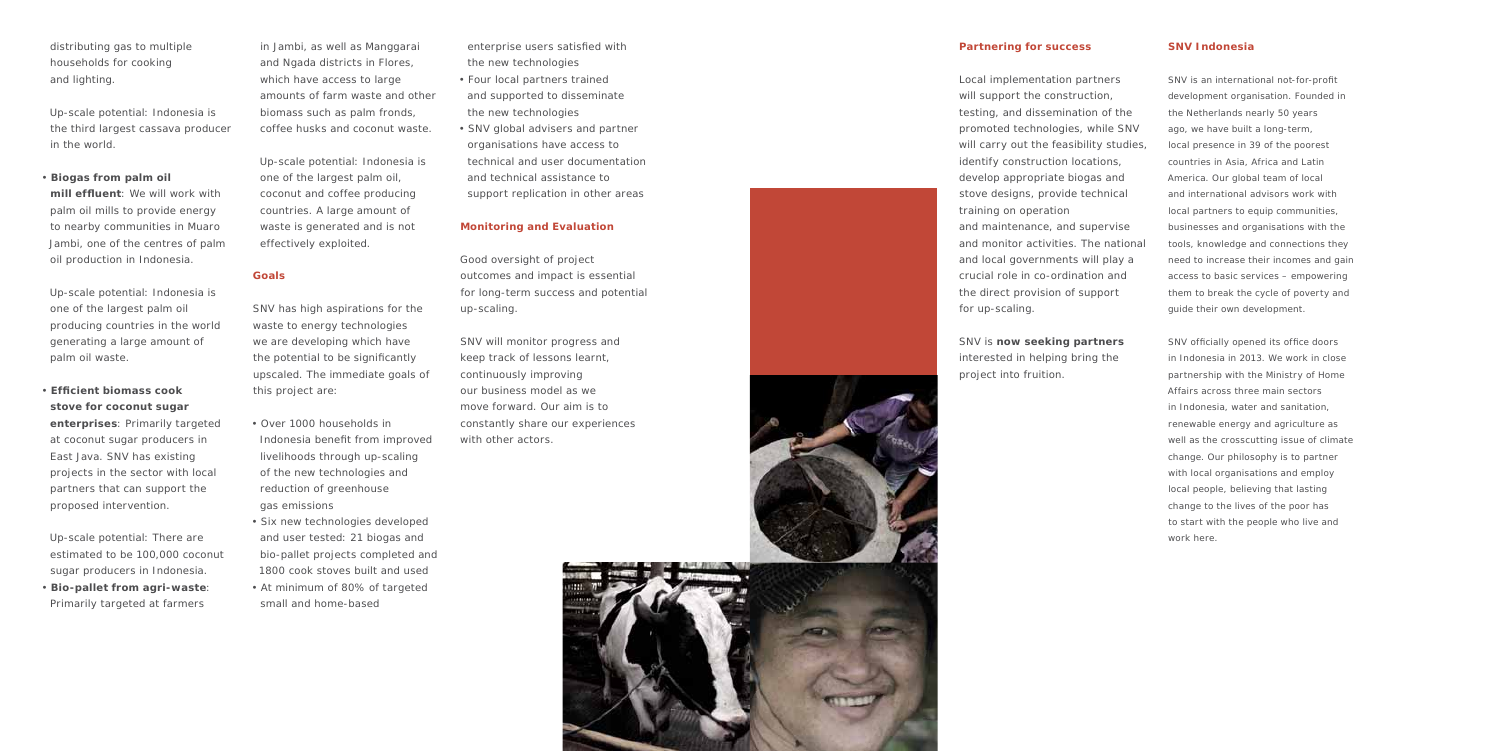